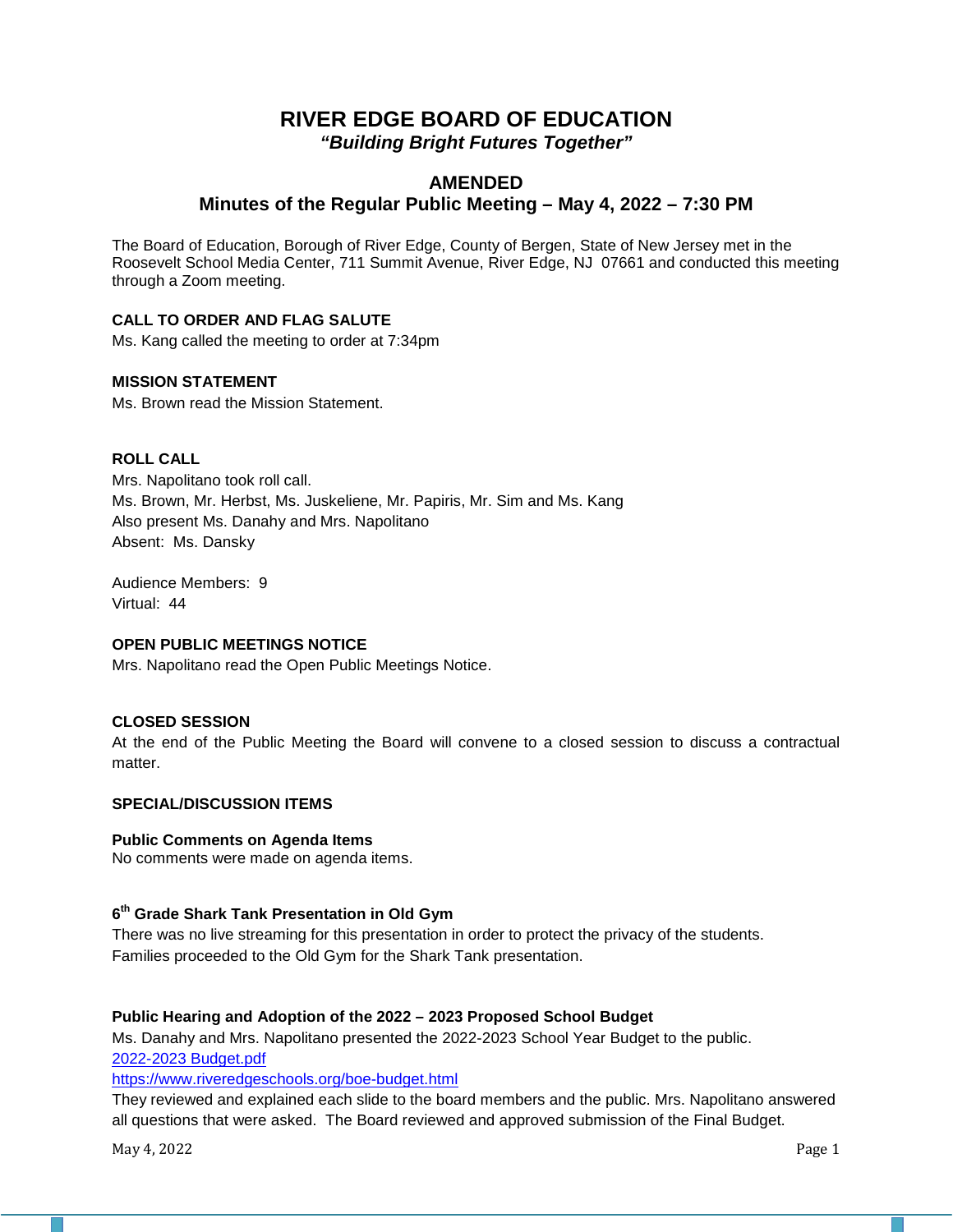## **REPORTS**

## **SUPERINTENDENT REPORT**

Ms. Danahy reported on the following:

- Ms. Danahy publicly recognized Teacher of the Year, Jessica Haynes and spoke of her dedication and hard work. Ms. Danahy invited Ms. Haynes to the May  $18<sup>th</sup>$  Board of Education meeting where she will be recognized as Teacher of the Year.
- Ms. Danahy spoke about Teacher Appreciation week and shared some of her own sentiments of wanting to be and being a teacher. Ms. Danahy praised all teachers. Teachers matter to every child in their classroom and thank you to every teacher in our District. Ms. Danahy also thanked Para-Professionals, nurses, custodial and secretarial staff who know the importance of their work in a school. Ms. Danahy thanked everyone for all the hard work they do and the support they give.
- Ms. Danahy received many emails about the exploration regarding moving Kindergarten back to NBC. Ms. Danahy thanked all who wrote and expressed concerns and they are all being considered for the decision process and will be addressed at the May  $11<sup>th</sup>$  meeting.
- Ms. Danahy also reported on the uptick in Covid numbers last week. Ms. Danahy reached out to the health inspector and school physician regarding concerns from the school nurses about the amount of classes in one particular kindergarten and one particular first grade. Our health inspector recommended that the classes remain open. The classes were not directly linked and a few cases involved siblings in different classes. Ms. Danahy said the total population is 710 students at Cherry Hill and New Bridge Center and the health inspector said he would be concerned if the total number of COVID cases exceeded 10 percent which is the metric health inspectors use for strep and flu prior to COVID. Ms. Danahy said that we have a Board approved school physician for another opinion and he supported all that we are doing in keeping schools open and using tests to stay.

# **PRINCIPAL REPORT**

Mr. Henzel reported on the following:

- Mr. Henzel congratulated both Shark Tank finalists. Both Roosevelt and Cherry Hill Schools were well represented.
- Mr. Henzel took the opportunity to thank all the educators in River Edge who work tirelessly for the students. Your efforts do not go unnoticed and they are extremely appreciated.
- Mr. Henzel said that they are looking forward to our student-led board in two weeks and his protege will be giving a more comprehensive report about the happenings in Roosevelt School since the last Board of Ed meeting.

# **BOARD SECRETARY REPORT**

Mrs. Napolitano reported on the following:

- Mrs. Napolitano spoke about the electrical upgrade beginning at Cherry Hill School and Mrs. Heitman will be sending a notice home regarding this.
- Mrs. Napolitano asked that Board members let us know if they are going to the convention in Atlantic City on October 24th, 25th and 26th.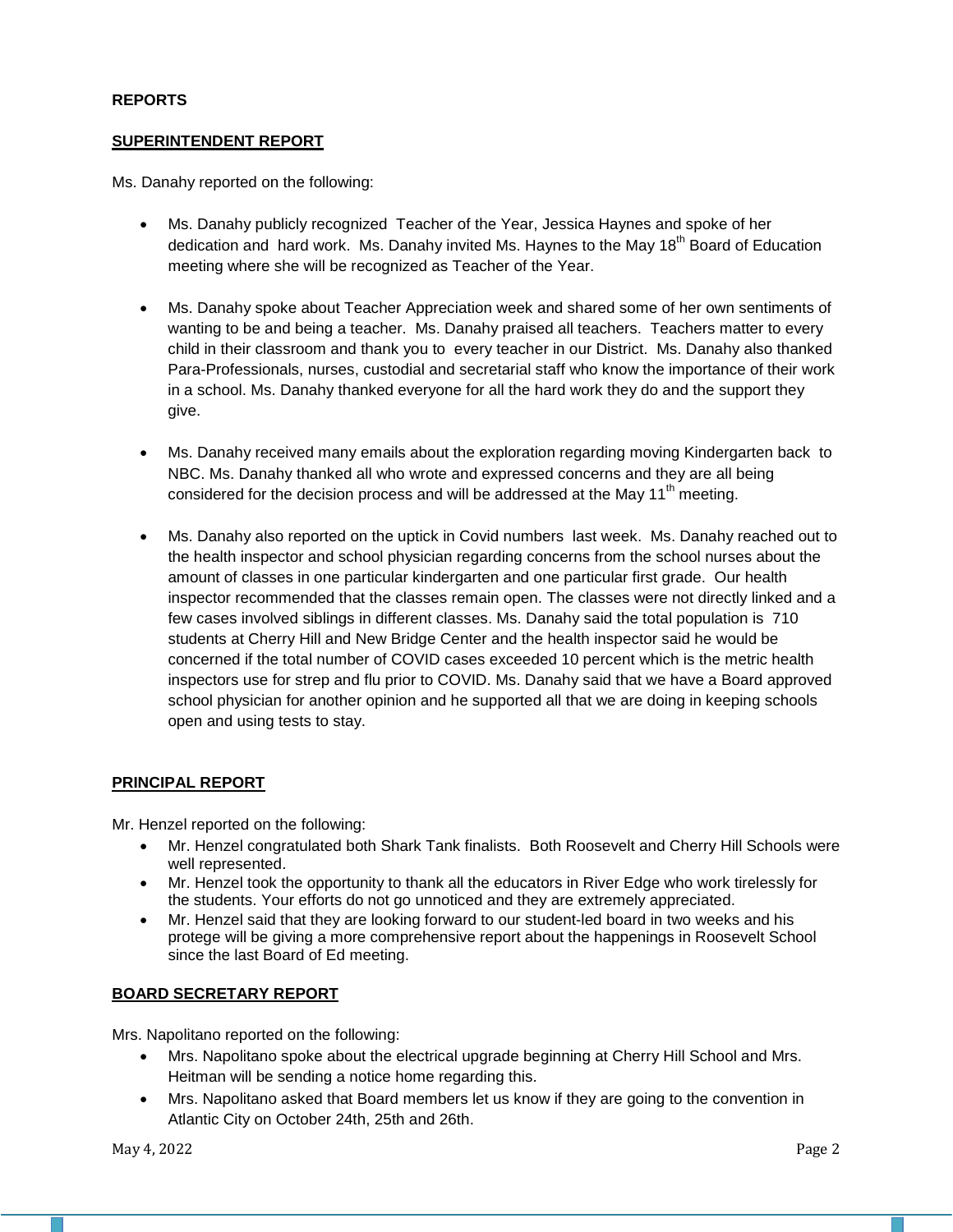# **PRESIDENT REPORT**

Ms. Kang reported on the following:

- Ms. Kang thanked all teachers, educators and staff in the district and parents in our district who are also educators and for all hard work and dedication they give all of our students.
- Ms. Kang spoke about the Student Led Board meeting and there are students here tonight to observe how our meetings are being held. Ms. Kang asked that all students who are here attending, in person or virtual, to introduce themselves so that the Board members can see who they are. Ms. Kang thanked them for joining tonight and we will have the agenda ready early next week for all board members to work with their students.
- Ms. Kang said that our NJSBA field representative sent an email regarding the New Jersey School Boards Association Chief School Administrator ("CSA") evaluation process. The evaluation process is ready to complete and Ms. Kang sent a link to a webinar to watch to help on how to complete the evaluation which is due May  $20<sup>th</sup>$ .

# **COMMITTEE REPORTS**

Ms. Kang reported that no committees met since last Wednesday. Ms. Kang reported the Curriculum and Instruction Committee will meet on May 9<sup>th</sup> and the Personnel and Management Committee will meet on May  $11^{th}$ .

Ms. Kang reported that work with the Ad Hoc policy committee is completed. The Ad Hoc Committee looked at all policies regarding COVID and all policies were revised and approved. Ms. Kang also said that there is no need for AD Hoc policy to meet anymore, so we will go back to what had been done prior which is to send the policies to appropriate committees as needed.

Ms. Kang said that she is implementing a system for committees to review policies on a regular basis.

# **MOTIONS TO BE ACTED UPON**

## A. **ADMINISTRATION/POLICY**

1. That the Board of Education approve the completion of the following emergency drills:

| <b>School</b>      | <b>Dates</b>                               |
|--------------------|--------------------------------------------|
|                    |                                            |
| Cherry Hill School | 4/25/2022 Lockdown                         |
|                    | 4/28/2022 Fire Drill                       |
| Roosevelt School   | 4/25/2022 Fire Drill<br>4/27/2022 Lockdown |

2. That the Board of Education approve the following class trip: (Addendum)

| <b>School</b> | Grade   Destination     | Cost to District |
|---------------|-------------------------|------------------|
| Cherry Hill   | National Museum of Math | \$875.00         |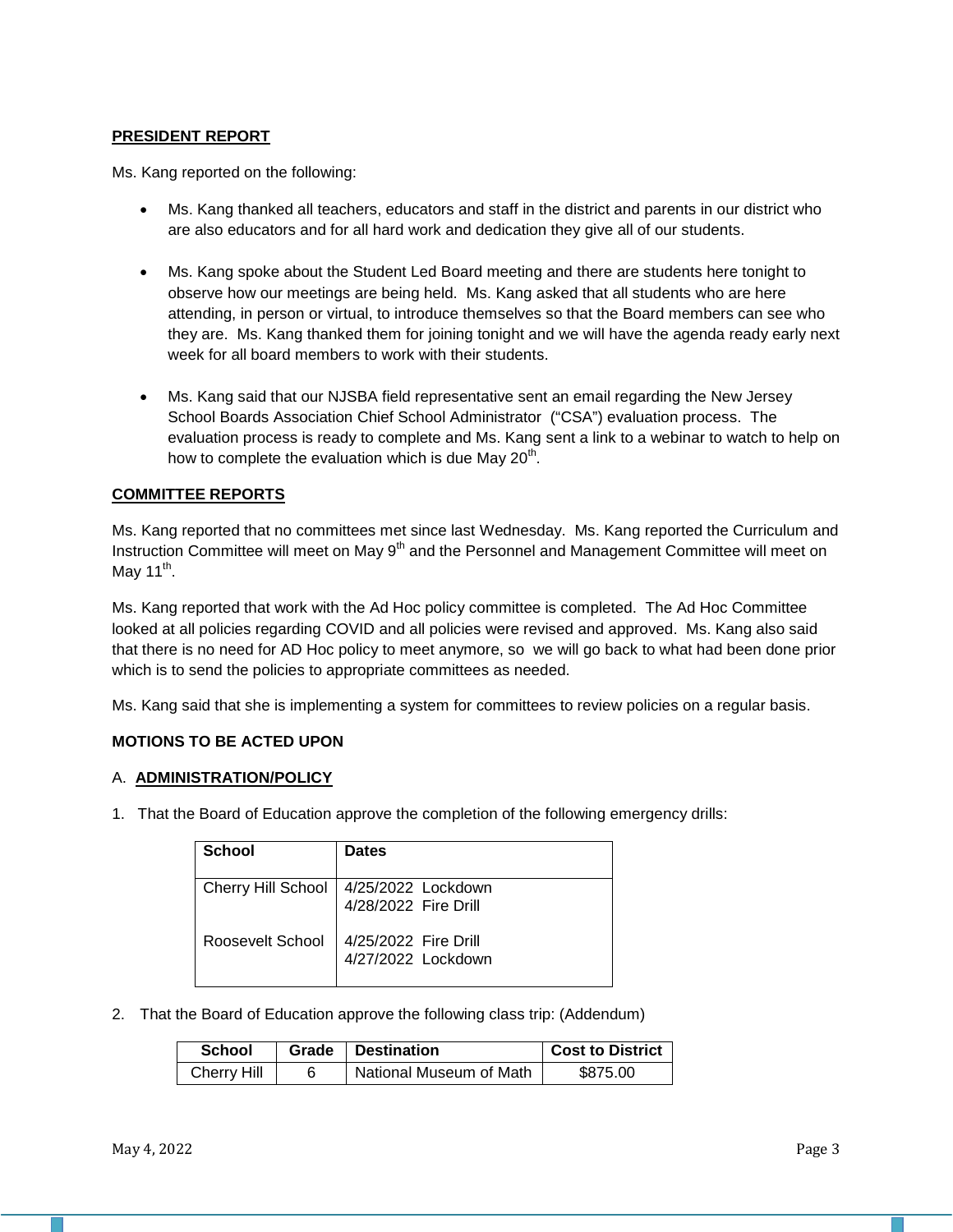3. That the Board of Education approved the Second Reading of the following policy:

| Policy #   Title |                |
|------------------|----------------|
| 5141.10          | Face Coverings |

4. That the Board of Education approve, with the recommendation of the Superintendent approve the Stronge Model to be used as the District Evaluation Rubric for Teachers, Principals, and Other Certified Staff for the 2022-2023 school year.

## **Motion by: Mr. Herbst Seconded by: Mr. Papiris**

Ayes: Ms. Brown, Mr. Herbst, Ms. Juskeliene, Mr. Papiris, Mr. Sim, Ms. Kang Nays: None Absent: Ms. Dansky

# B. **CURRICULUM/EDUCATION** – None

C. **BUILDINGS & GROUNDS** - None

# D. **FINANCE/GRANTS/GIFTS**

1. That the Board of Education approve the Final 2022-2023 School Year Budget as follows:

|                            | Budget       | Local Tax Levy |
|----------------------------|--------------|----------------|
| <b>Total General Fund</b>  | \$22,548,270 | \$16,679,059   |
| Total Special Revenue Fund | \$1,246,942  | N/A            |
| <b>Total Debt Service</b>  | \$1,389,600  | \$1,125,141    |
| Total                      | \$25,184,812 |                |

**Be It Further Resolved,** that the Board of Education requests the approval of a Capital Reserve Withdrawal in the amount of \$1,267,500. The District intends to utilize \$1,267,500 for new boilers at Cherry Hill School and Roosevelt School.

## **Motion by: Mr. Papiris Seconded by: Ms. Brown**

Ayes: Ms. Brown, Mr. Herbst, Ms. Juskeliene, Mr. Papiris, Mr. Sim, Ms. Kang Nays: None Absent: Ms. Dansky

# **E**. **PERSONNEL**

- 1. That the Board of Education, with the recommendation of the Superintendent, approve the employment of Non-tenured Staff in the REEA for the 2022-2023 school year as per the list on file in the District Office.
- 2. That the Board of Education, with the recommendation of the Superintendent, approve the employment of the following Non-tenured Administrator for the 2022-2023 school year:

Eric James Assistant Principal

May 4, 2022  $\qquad$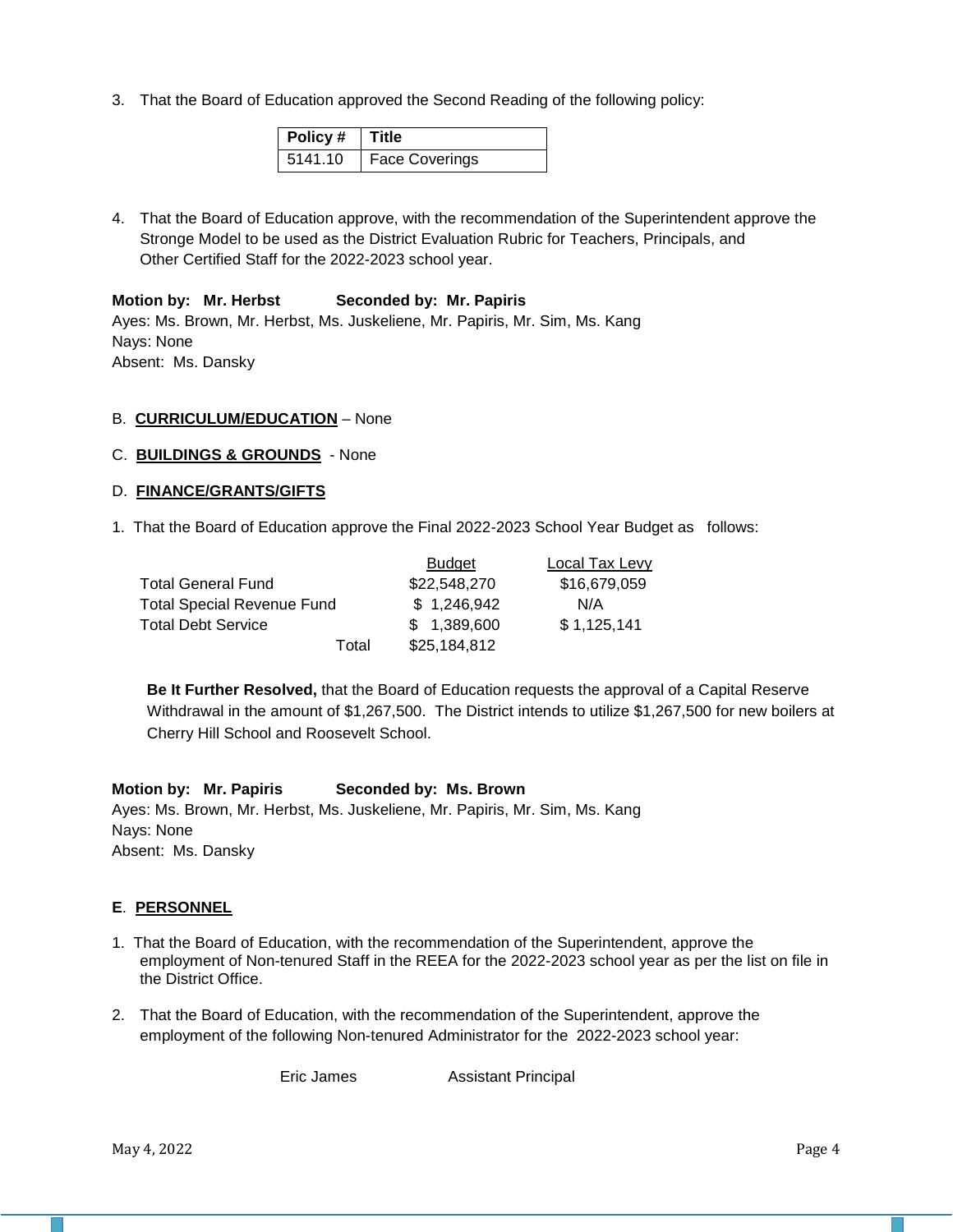- 3. That the Board of Education approve the employment of Stan Stevens, Supervisor of Buildings & Grounds, effective July 1, 2022 through June 30, 2023 at a salary on file in the District Office.
- 4. That the Board of Education approve the revised retirement date for Marlene Rhodes effective August 1, 2022. (Addendum)

# **Motion by: Ms. Brown Seconded by: Ms. Juskeliene**

Ayes: Ms. Brown, Mr. Herbst, Ms. Juskeliene, Mr. Papiris, Mr. Sim, Ms. Kang Nays: None Absent: Ms. Dansky

5. That the Board of Education, accepts with regret, the resignation of Stephanie Repetti, Learning Disabilities Teacher Consultant, effective June 30, 2022. (Addendum)

## **Motion by: Ms. Juskeliene Seconded by: Mr. Sim**

Ayes: Ms. Brown, Mr. Herbst ,Ms. Juskeliene, Mr. Papiris, Mr. Sim, Ms. Kang Nays: None Absent: Ms. Dansky

6. That the Board of Education post-approve the following teacher(s) for Cycle IV (SEL) of the Post Dismissal Instructional Academy for the 2021-2022 School Year:

> Roosevelt School MaryAnn Crudello

- 7. That the Board of Education approve the following ABA Aides for Cycle IV (SEL) of the Post Dismissal Instructional Academy for the 2021-2022 School Year, as per Contract: Helen Belitz Cathy Nyhan Amanda Sanzari
- 8. That the Board of Education, with the recommendation of the Superintendent, appoint Mayerling Martinez, as the District Liaison to the Board of the River Edge Public Library for the 2022-2023 school year.
- 9. That the Board of Education, with the recommendation of the Superintendent, approve professional day requests for the following staff members to attend workshops/conferences as noted and in accordance with appropriate statute:

| <b>Name/Position</b>                          | <b>Workshop/Conference</b>                                            | Date(s)            | <b>Cost to District</b><br><b>Excluding Mileage at</b><br><b>State Rate</b> |
|-----------------------------------------------|-----------------------------------------------------------------------|--------------------|-----------------------------------------------------------------------------|
| Nevin Werner<br>Supervisor,<br>Science & Math | NJDOE NJLSA - Science Committee:<br><b>Statistical Review Meeting</b> | August 24–25, 2022 | None                                                                        |

# **Motion by: Mr. Sim Seconded by: Mr. Herbst**

Ayes: Ms. Brown, Mr. Herbst, Ms. Juskeliene, Mr. Papiris, Mr. Sim, Ms. Kang Nays: None Absent: Ms. Dansky

May 4, 2022  $\blacksquare$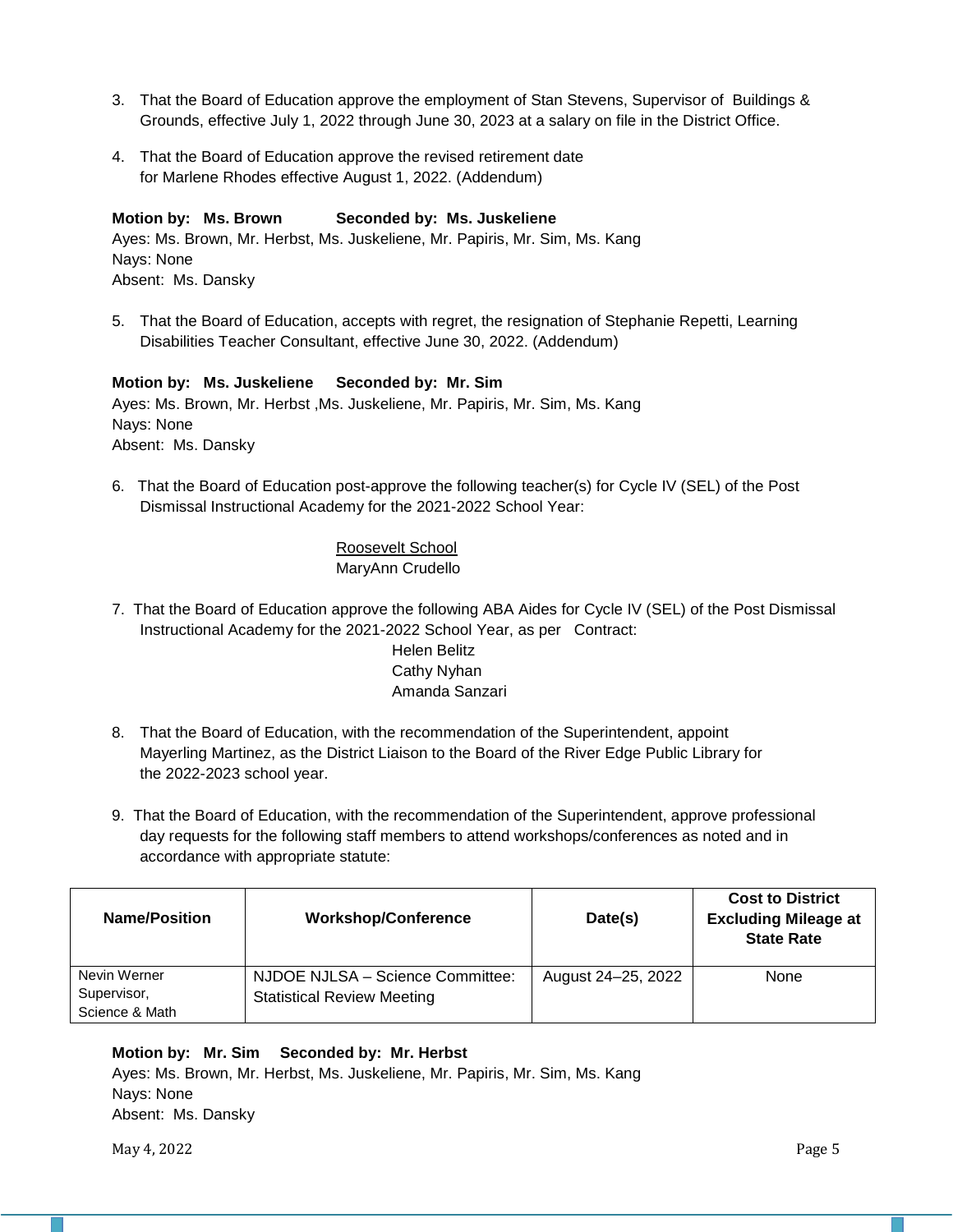## **F**. **RIVER EDGE SPECIAL EDUCATION** – None

# **G. REGION V ADMINISTRATION & TRANSPORTATION**

1. That the Board of Education post approve the following Quote Contracts for the 2021-2022 school year.

| Route | Transporter                        | Per Diem | Per Diem Aide<br>(if applicable) |
|-------|------------------------------------|----------|----------------------------------|
| Q026  | <b>Morgan Educational Services</b> | \$277.00 | \$89.00                          |

2. That the Board of Education post approve the following Addendum Contracts for the 2021-2022 school year.

| Route | Transporter                | Per Diem |
|-------|----------------------------|----------|
| 2988  | Kids Choice Transportation | \$242.00 |
| 3011  | J&W Financial, LLC.        | \$420.00 |

## **Motion by: Mr. Herbst Seconded by: Mr. Papiris**

Ayes: Ms. Brown, Mr. Herbst, Ms. Juskeliene, Mr. Papiris, Mr. Sim, Ms. Kang Nays: None

Absent: Ms. Dansky

## **OLD/NEW BUSINESS**

Ms. Kang discussed Election Day on June  $7<sup>th</sup>$  and that voting takes place in Cherry Hill School and Roosevelt School. Ms. Kang asked Board members what their thoughts were regarding this day. It was suggested to either open school as a regular day; give back the emergency snow day or to have an early dismissal that day. A decision was made that our schools will be open for a one-session day.

Ms. Kang asked Ms. Danahy for a recommendation on what should be done that day and Ms. Danahy said a 12:45pm day would be better.

Mr. Herbst asked for a motion to approve the revised school calendar to reflect June  $7<sup>th</sup>$  as a one session day for students.

## **Motion by: Mr. Herbst Seconded by: Mr. Papiris**

Ayes: Ms. Brown, Ms. Juskeliene, Mr. Sim, Ms. Kang Nays: Mr. Herbst, Mr. Papiris Absent: Ms. Dansky

Ms. Kang held a discussion regarding continuing Board meetings with ZOOM; recording meetings or do both going forward. No decision was reached at this time.

# **PUBLIC DISCUSSION**

**Nikato Desai** (38 Madison Avenue): Ms. Desai said it was wonderful to join the meeting on streaming and would love to keep Zoom and also engaging the community in the Asian American Pacific Island curriculum. Ms. Desai was also concerned with impending Kindergarten changes. Ms. Desai's concerns and questions were answered.

May 4, 2022 Page 6